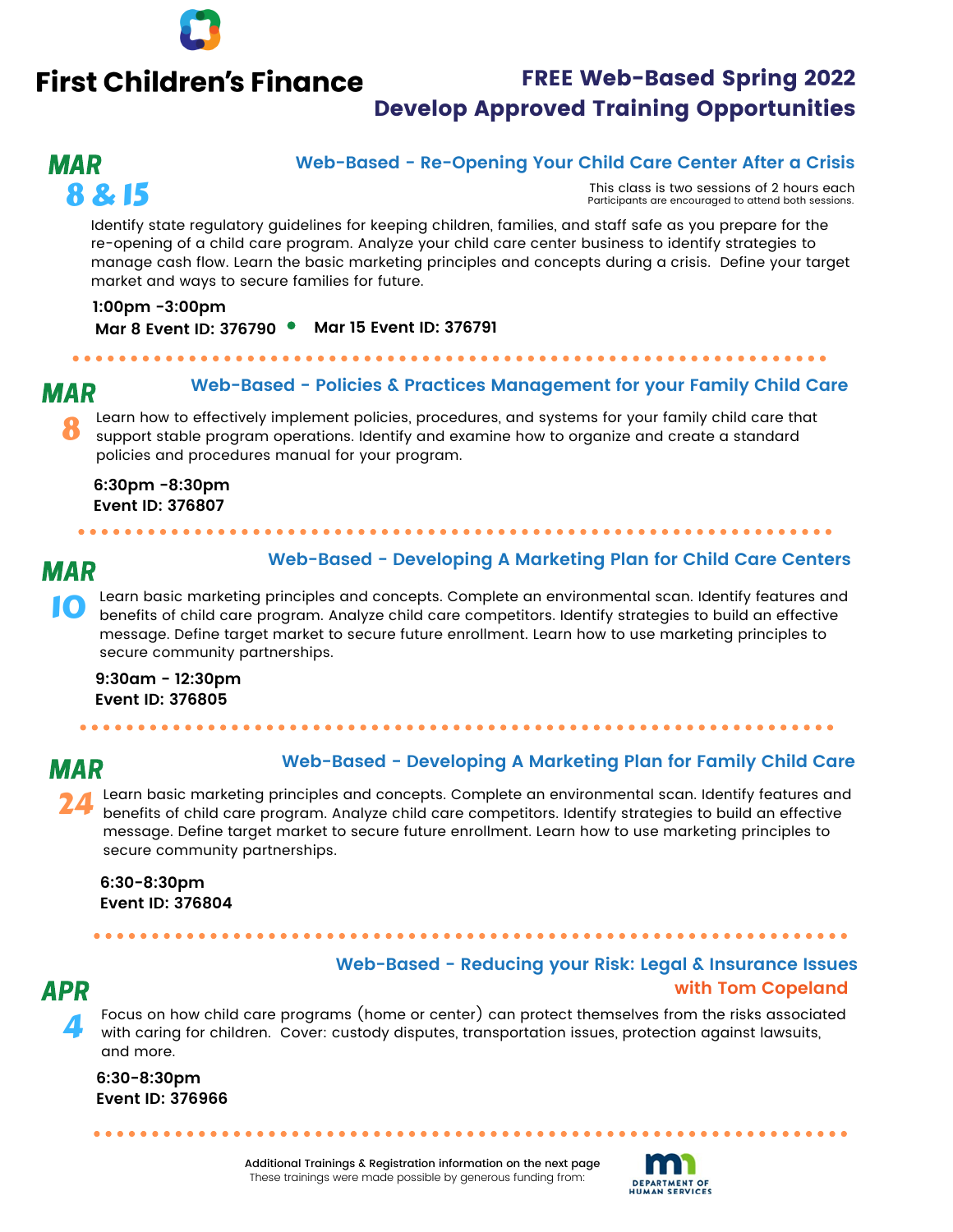# **First Children's Finance**

## 5 APR

#### **Web-Based - Annual Budget & Cashflow for your Family Child Care**

Learn basic budgeting concepts. Explore income and expense sections of a budget. Discuss purpose of budgeting and the different types of budgets. Understand the purpose of projecting cash flow. Break down the sections of a cash flow statement. Analyze a child care business case study to identify strategies to manage cash flow. Identify strategies to manage cash flow using First Children's Finance business management resources.

**6:30pm - 8:30pm Event ID: 376861**

### APR

#### **Web-Based - Precision Pricing for your Child Care Center**

Explore the current state of child care and the factors that contribute to child care business challenges. Complete a SOAR analysis. Understand the process for pricing your business services. Identify strategies<br>to increase your business acumen to increase your business acumen.

**1:00pm-3:00pm Event ID: 376863**

## 13 APR

## **Web-Based - Separating your Family Child Care Finances from your Personal Finances**

Learn basic tools to separate business and personal finances. Learn to utilize computer and file systems to organize financial documents. Develop a business budget.

**6:30pm - 8:30pm Event ID: 376814**

. . . . . . . . . . . . . . . . . . .

## APR

#### **Web-Based - When Tuition is Not Enough: Fundraising for your Child Care Center**

Participants in this session will increase their understanding of the six basic principles of fundraising for<br>child care programs, and identify initial strategies for a child care center fund development plan. Participants in this session will increase their anderstanding of the six basic principles of fundidities<br>child care programs, and identify initial strategies for a child care center fund development plan. 14 Center Directors know that the income generated by tuition isn't always enough to make ends meet.

**1:00pm -3:00 pm Event ID: 376813**

# APR

This class is two sessions of 2 hours each.<br>**21 & 28** Participants must attend both sessions to receive Develop credit. **Web-Based - "Start Up Boot Camp" Starting & Running a Successful Child Care Business** This class is two sessions of 2 hours each.

Learn the skills needed to refine your child care business idea, manage finances, develop a budget, create a marketing plan, and identify business policies that contribute to sustainability and growth of the child care business

For a property information of the property information of the set of the set of the set of the set of the set o

**6:30pm - 8:30pm Event ID: 376792**

> Additional Trainings & Registration information on the next page These trainings were made possible by generous funding from: